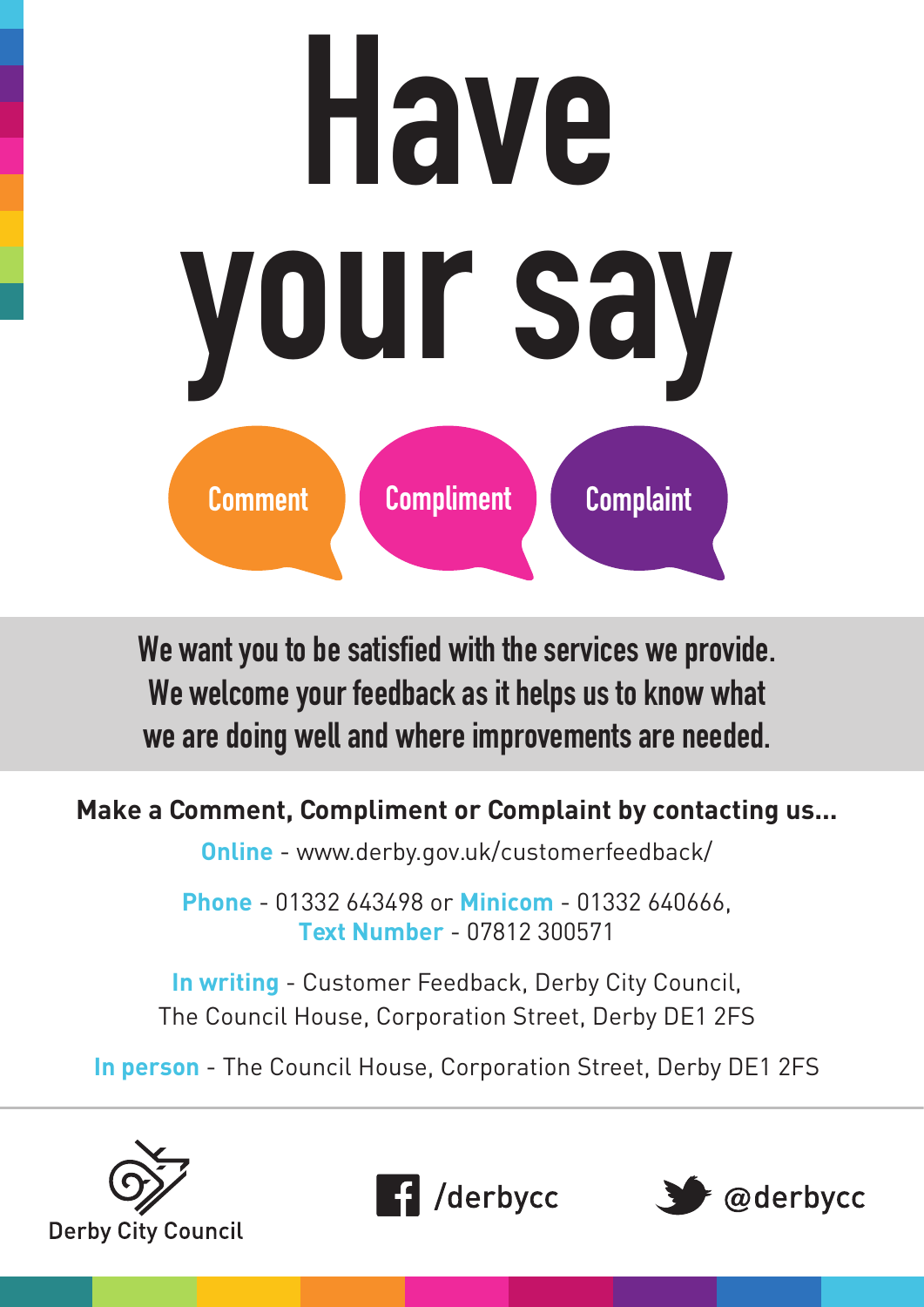Compliment **Comment** 

**Complaint** 



# How to give us Feedback ...

## **What happens if I want to complain?**

If you are unhappy about the way you are treated or about services that you get from us, we need to know so that we can make things better.

You can discuss with a friend or family member. They may be able to sort things out for you. If you don't feel you can talk about it or you have tried and it hasn't helped, you can make a complaint to us. Page 1 shows how to contact us.

### **Is there anyone else I can talk to?**

You can ask a friend or family member to help you make your complaint. You can also ask an independent person to speak on your behalf, sometimes known as an advocate. If you would like more information about the support available please contact **customer.feedback@derby.gov.uk** or **01332 643498.** 

#### **How will the Council respond to my complaint?**

We aim to respond to most complaints by email or letter within 10 working days.

If your complaint is about children's or adult social care, this may take longer, but this should be within 20 working days. If we need longer than 20 working days to investigate, this will be confirmed in writing.

#### **What if I'm not satisfied?**

If you're not happy with our response, you have the right to appeal and ask us to take another look. A senior manager will review your complaint and send a letter or email confirming the outcome within 20 days.

If your complaint relates to children's social care, we aim to review and respond to your appeal within 25-65 working days. If you are still not happy with the outcome of the appeal stage, you can ask for a Children's Complaints Review Panel Meeting. The Panel is made up of three independent people who will review your complaint and how the Council has dealt with it. You will be asked to attend this meeting.

If your complaint relates to adult social care we aim to review and respond to your appeal in 45 working days.

If you are still not satisfied, you can complain to the Local Government Ombudsman, which is an impartial, free service that investigates complaints about councils. You can contact the Ombudsman at **www.lgo.org.uk/making-a-complaint** or telephone **0300 061 0614** or text 'call back' **0762 480 3014.** 

For more information, see our Customer Feedback Policy at **www.derby.gov.uk/customerfeedback/** 

#### **How is your information used?**

In order to investigate and administer your complaint it is necessary for us to collect and hold personal information about you. Your information will only be passed to officers within the relevant departments who are responsible for handling, investigating and responding to complaints.

#### **Who will your information be shared with?**

The information you provide may be shared with other professionals who may be involved with you for the same or similar purposes.

For further information about how your personal information will be used, please visit www.derby.gov. uk where you can see a full copy of our Privacy Notice. Alternatively you can request a hard copy from the Contact Support Team, Business Support, Derby City Council, Council House, Derby DE1 2FS. Email: contact.**support@derby.gcsx.gov.uk** or telephone **01332 640825.**